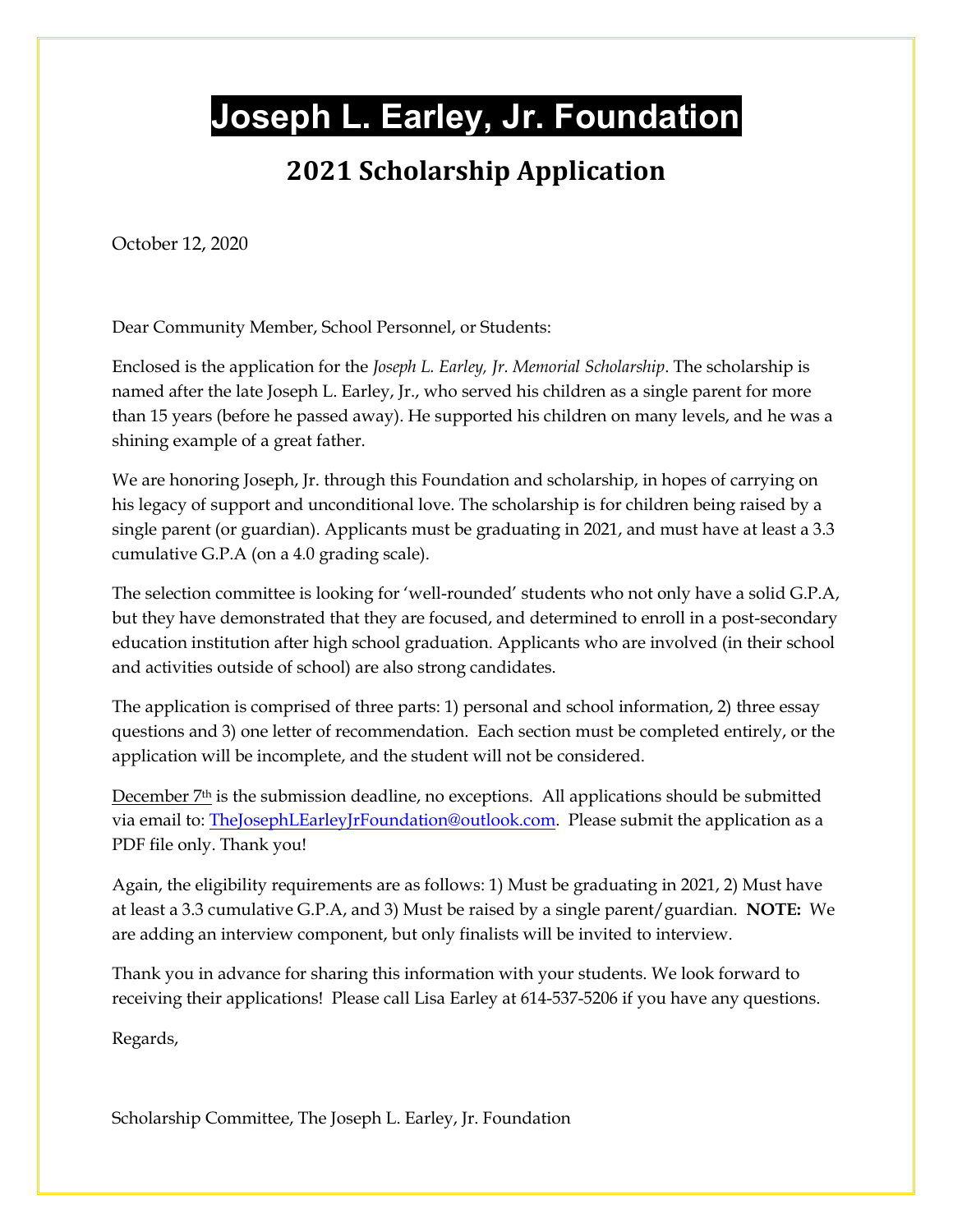# **Joseph L. Earley, Jr. Foundation**

## **2021 Scholarship Application**

**\_\_\_\_\_\_\_\_\_\_\_\_\_\_\_\_\_\_\_\_\_\_\_\_\_\_\_\_\_\_\_\_\_\_\_\_\_\_\_\_\_\_\_\_\_\_\_\_\_\_\_\_\_\_\_\_\_\_\_\_\_\_\_\_\_\_**

**\_\_\_\_\_\_\_\_\_\_\_\_\_\_\_\_\_\_\_\_\_\_\_\_\_\_\_\_\_\_\_\_\_\_\_\_\_\_\_\_\_\_\_\_\_\_\_\_\_\_\_\_\_\_\_\_\_\_\_\_\_\_\_\_\_\_**

**\_\_\_\_\_\_\_\_\_\_\_\_\_\_\_\_\_\_\_\_\_\_\_\_\_\_\_\_\_\_\_\_\_\_\_\_\_\_\_\_\_\_\_\_\_\_\_\_\_\_\_\_\_\_\_\_\_\_\_\_\_\_\_\_\_\_\_\_\_\_\_\_\_\_\_\_\_\_\_\_\_\_\_\_\_**

**\_\_\_\_\_\_\_\_\_\_\_\_\_\_\_\_\_\_\_\_\_\_\_\_\_\_\_\_\_\_\_\_\_\_\_\_\_\_\_\_\_\_\_\_\_\_\_\_\_\_\_\_\_\_\_\_\_\_\_\_\_\_\_\_\_\_\_\_\_\_\_\_\_\_\_\_\_\_\_\_\_\_\_\_\_**

**\_\_\_\_\_\_\_\_\_\_\_\_\_\_\_\_\_\_\_\_\_\_\_\_\_\_\_\_\_\_\_\_\_\_\_\_\_\_\_\_\_\_\_\_\_\_\_\_\_\_\_\_\_\_\_\_\_\_\_\_\_\_\_\_\_\_\_\_\_\_\_\_\_\_\_\_\_\_\_\_\_\_\_\_\_**

**\_\_\_\_\_\_\_\_\_\_\_\_\_\_\_\_\_\_\_\_\_\_\_\_\_\_\_\_\_\_\_\_\_\_\_\_\_\_\_\_\_\_\_\_\_\_\_\_\_\_\_\_\_\_\_\_\_\_\_\_\_\_\_\_\_\_\_\_\_\_\_\_\_\_\_\_\_\_\_\_\_\_\_\_\_**

**\_\_\_\_\_\_\_\_\_\_\_\_\_\_\_\_\_\_\_\_\_\_\_\_\_\_\_\_\_\_\_\_\_\_\_\_\_\_\_\_\_\_\_\_\_\_\_\_\_\_\_\_\_\_\_\_\_\_\_\_\_\_\_\_\_\_\_\_\_\_\_\_\_\_\_\_\_\_\_\_\_\_\_\_\_**

**(Please print legibly.)**

*Part One: Personal and School Information*

**Name: (First/MI/Last)**

**Parent's/Guardian's Name: (First/Last)**

**Street Address: Apt#**

**City/State/Zip:**

**Phone Numbers: (Home/Cell)**

**Email Address:**

**High School: (Name/City)**

**Cumulative G.P.A: (On a 4.0 grading scale) \_\_\_\_\_\_\_\_\_\_\_\_\_\_\_\_\_\_\_\_\_\_\_\_\_\_\_\_\_\_\_\_\_\_\_\_\_\_\_\_\_\_\_\_\_** *\*\*You must submit an official transcript with the application to be considered.\*\**

**ACT composite score and/or SAT combined score: \_\_\_\_\_\_\_\_\_\_\_\_\_\_\_\_\_\_\_\_\_\_\_\_\_\_\_\_\_\_\_\_\_\_\_\_\_\_**

| Please list the top three colleges/universities where you have applied (or intend to apply): |
|----------------------------------------------------------------------------------------------|
| 1)                                                                                           |
| 2)                                                                                           |
| <b>3</b>                                                                                     |